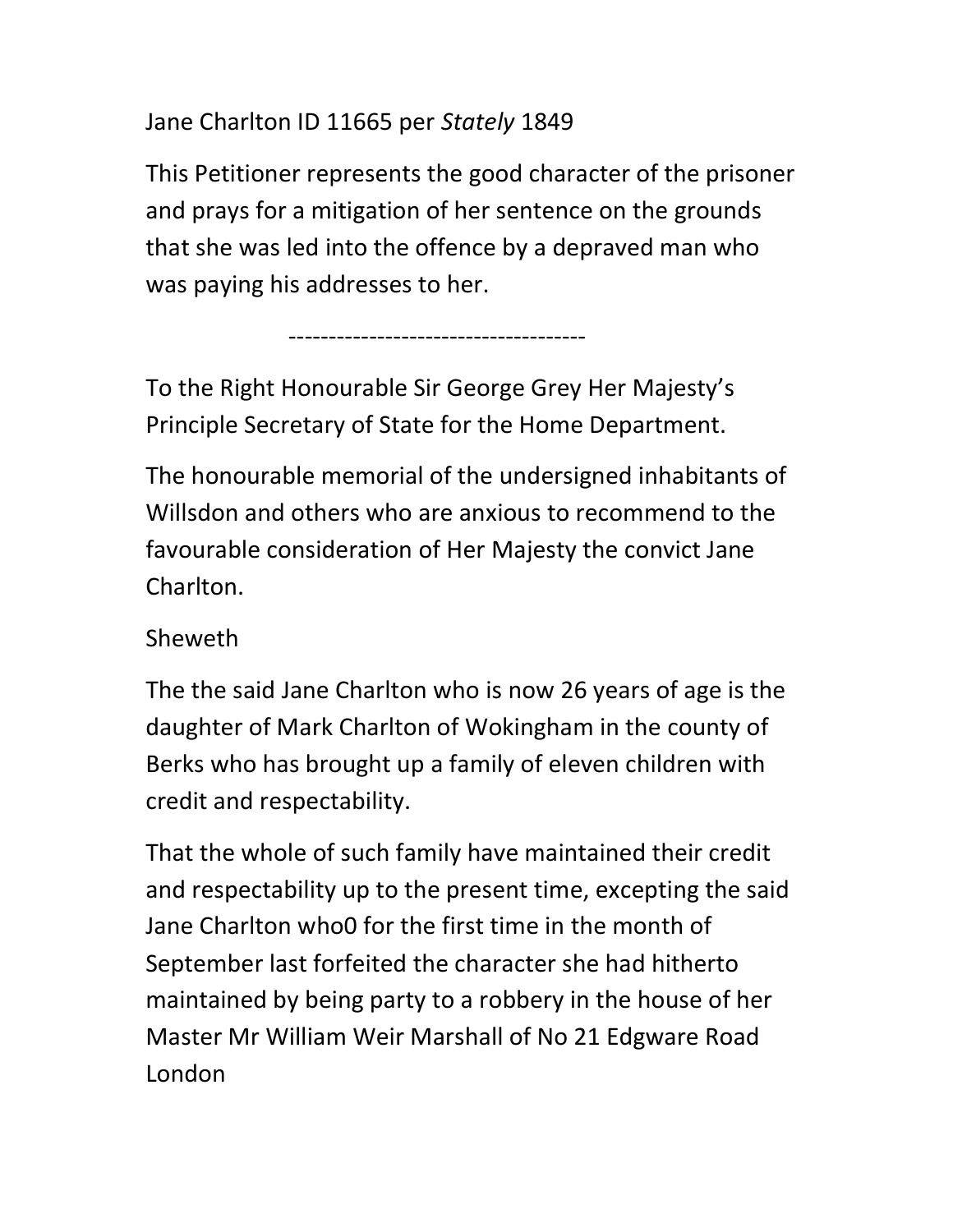That James Langley the party who was the principle in the said robbery (and who was convicted twice) was paying his addresses to the said Jane Charlton obtained an improper influence over her and induced her to become a party to the said robbery.

That the said James Langley has now admitted at the trial when paying his addresses to the said Jane Charlton he was already married and had a wife living and your Memoralists have been informed and believe that he is a very wicked and depraved man.

That the said Jane Charlton was convicted of the said offence at the last Old Bailey Sessions on the 27<sup>th</sup> day of October last.

That the said Jane Charlton not anticipating her trial would come on so soon, had no legal assistance on her behalf, and many of your Memoralists who would have been happy to have given her a good character had not notice of such trial or any opportunity of testifying their good opinion of her whereupon she was found guilty and sentence to 15 years transportation being the same sentence trial was passed upon her depraved associate James Langley.

Your Memoralists now venture most humbly to pray that you will be pleased to take into consideration the former character and condition of the unfortunate girl and that in the commission of this offence she was led away by a depraved man, and that you will mercifully consider the case on trial may be recommended to her Gracious Majesty for a